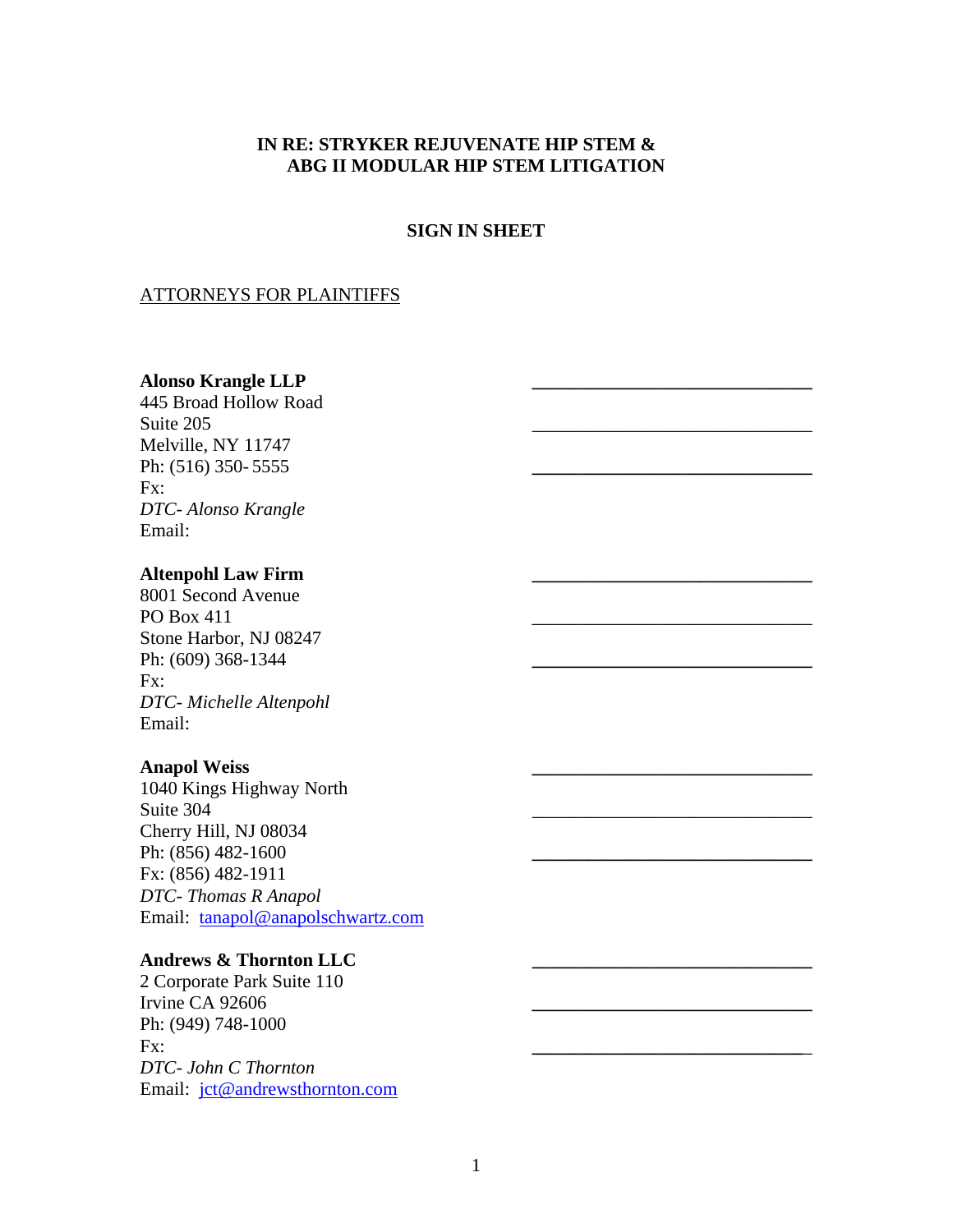#### **Aronfeld Trial Lawyers \_\_\_\_\_\_\_\_\_\_\_\_\_\_\_\_\_\_\_\_\_\_\_\_\_\_\_\_\_\_**

3132 Ponce de Leon Blvd Coral Gables, FL 33134 Ph: (305) 441-0440 Fx: (305) 441-0198 **\_\_\_\_\_\_\_\_\_\_\_\_\_\_\_\_\_\_\_\_\_\_\_\_\_\_\_\_\_\_** *DTC- Spencer Aronfeld*  Email: aronfeld@aronfeld.com

### **Aylstock Witkin Kreis & Overholtz \_\_\_\_\_\_\_\_\_\_\_\_\_\_\_\_\_\_\_\_\_\_\_\_\_\_\_\_\_\_**

17 East Main Street Suite 200 Pensacola, FL 32502 Ph: (850) 202-1010 Fx: (850) 916-7449 **\_\_\_\_\_\_\_\_\_\_\_\_\_\_\_\_\_\_\_\_\_\_\_\_\_\_\_\_\_\_** *DTC- James Barger*  Email: jbarger@awkolaw.com dkreis@awkolaw.com

#### **Beasley Allen**

218 Commerce Street Montgomery, AL 36104 Ph: (334) 269-2343 Fx: (334) 954-7555 **\_\_\_\_\_\_\_\_\_\_\_\_\_\_\_\_\_\_\_\_\_\_\_\_\_\_\_\_\_\_** *DTC- Navan Ward Jr.*  Email: navan.ward@beaslehyallen.com

### Bernhardt Rothermel & Siegel

1515 Market Street Suite 1540 Philadelphia, PA 19102 Ph: (215) 568-0100 Fx: **\_\_\_\_\_\_\_\_\_\_\_\_\_\_\_\_\_\_\_\_\_\_\_\_\_\_\_\_\_\_** *DTC- Warren Siegel*  Email:

# **Blume Goldfaden Berkowitz**

Donnelly Fried & Forte One Main Street Chatham, NJ 07928 Ph: (973) 635-5400 Fx: **\_\_\_\_\_\_\_\_\_\_\_\_\_\_\_\_\_\_\_\_\_\_\_\_\_\_\_\_\_\_** *DTC- Jeffrey J Zenna*  Email: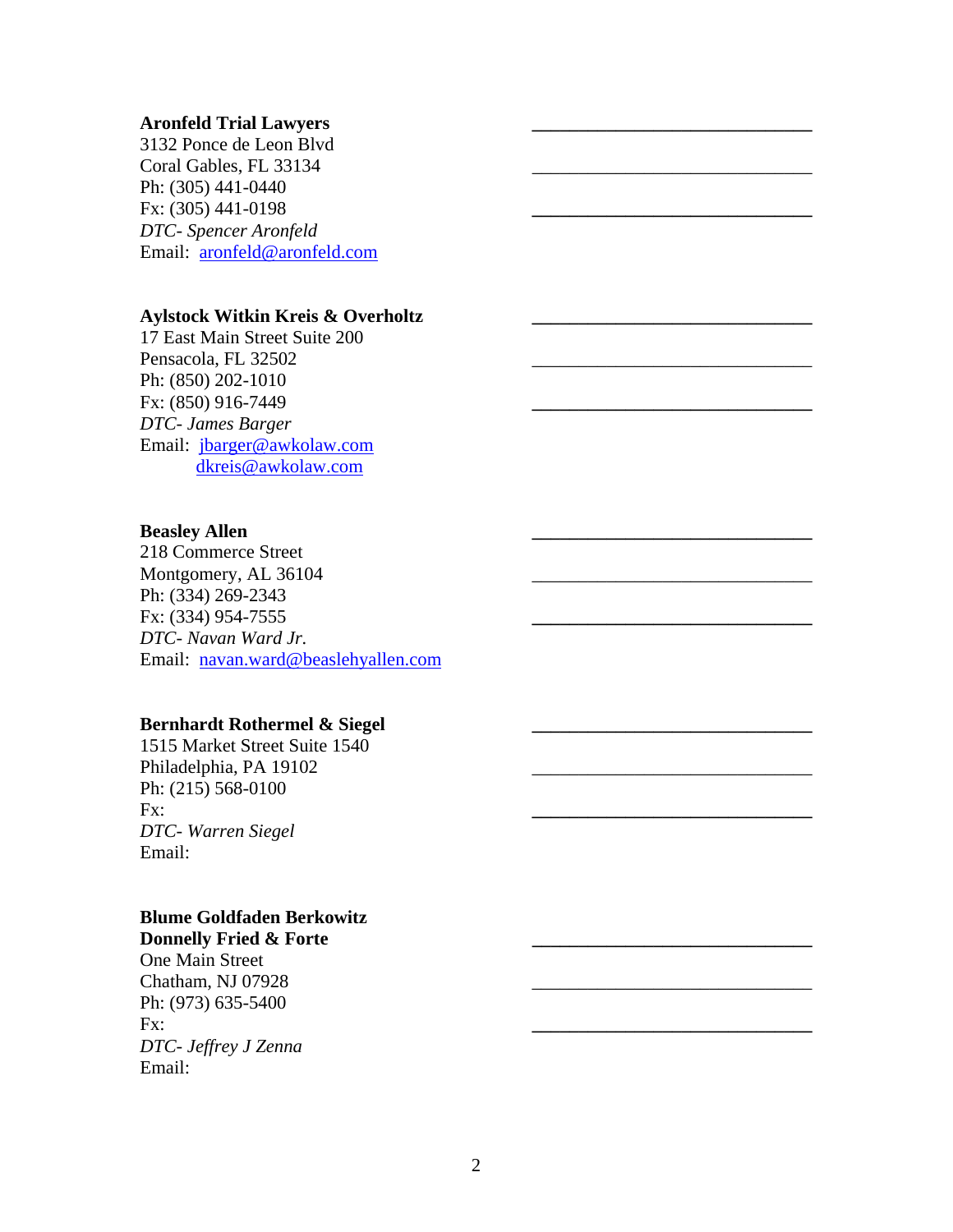#### **Brach Eichler LLC \_\_\_\_\_\_\_\_\_\_\_\_\_\_\_\_\_\_\_\_\_\_\_\_\_\_\_\_\_\_**

101 Eisenhower Parkway Roseland, NJ 07068 Ph: (973) 228-5700 Fx: **\_\_\_\_\_\_\_\_\_\_\_\_\_\_\_\_\_\_\_\_\_\_\_\_\_\_\_\_\_\_** *DTC- Keith J Roberts*  Email:

## **Britcher Leone & Roth**

175 Rock Road Glen Rock, NJ 07452 Ph: (201) 444-1644 FX: **\_\_\_\_\_\_\_\_\_\_\_\_\_\_\_\_\_\_\_\_\_\_\_\_\_\_\_\_\_\_** *DTC- E Drew Britcher*  Email:

## **Brown & Connery LLP \_\_\_\_\_\_\_\_\_\_\_\_\_\_\_\_\_\_\_\_\_\_\_\_\_\_\_\_\_\_**

360 Hadden Avenue Westmont, NJ 08108 Ph: (856) 854-8900 FX: **\_\_\_\_\_\_\_\_\_\_\_\_\_\_\_\_\_\_\_\_\_\_\_\_\_\_\_\_\_\_** *DTC- Michael J Vassalotti*  Email:

#### Law Offices of Andrew Carboy

 $6005^{\text{th}}$  Avenue  $10^{\text{th}}$  FL New York, NY 10020 Ph: (212) 520-7565 Fx: **\_\_\_\_\_\_\_\_\_\_\_\_\_\_\_\_\_\_\_\_\_\_\_\_\_\_\_\_\_\_** *DTC- Andrew J Carboy*  Email:

### **Chaffin Luhana \_\_\_\_\_\_\_\_\_\_\_\_\_\_\_\_\_\_\_\_\_\_\_\_\_\_\_\_\_\_**

600 3rd Avenue 12th FL New York, NY 10016 Ph: (347) 269-4472 Fx: **\_\_\_\_\_\_\_\_\_\_\_\_\_\_\_\_\_\_\_\_\_\_\_\_\_\_\_\_\_\_** *DTC- Roopal Luhana*  Email: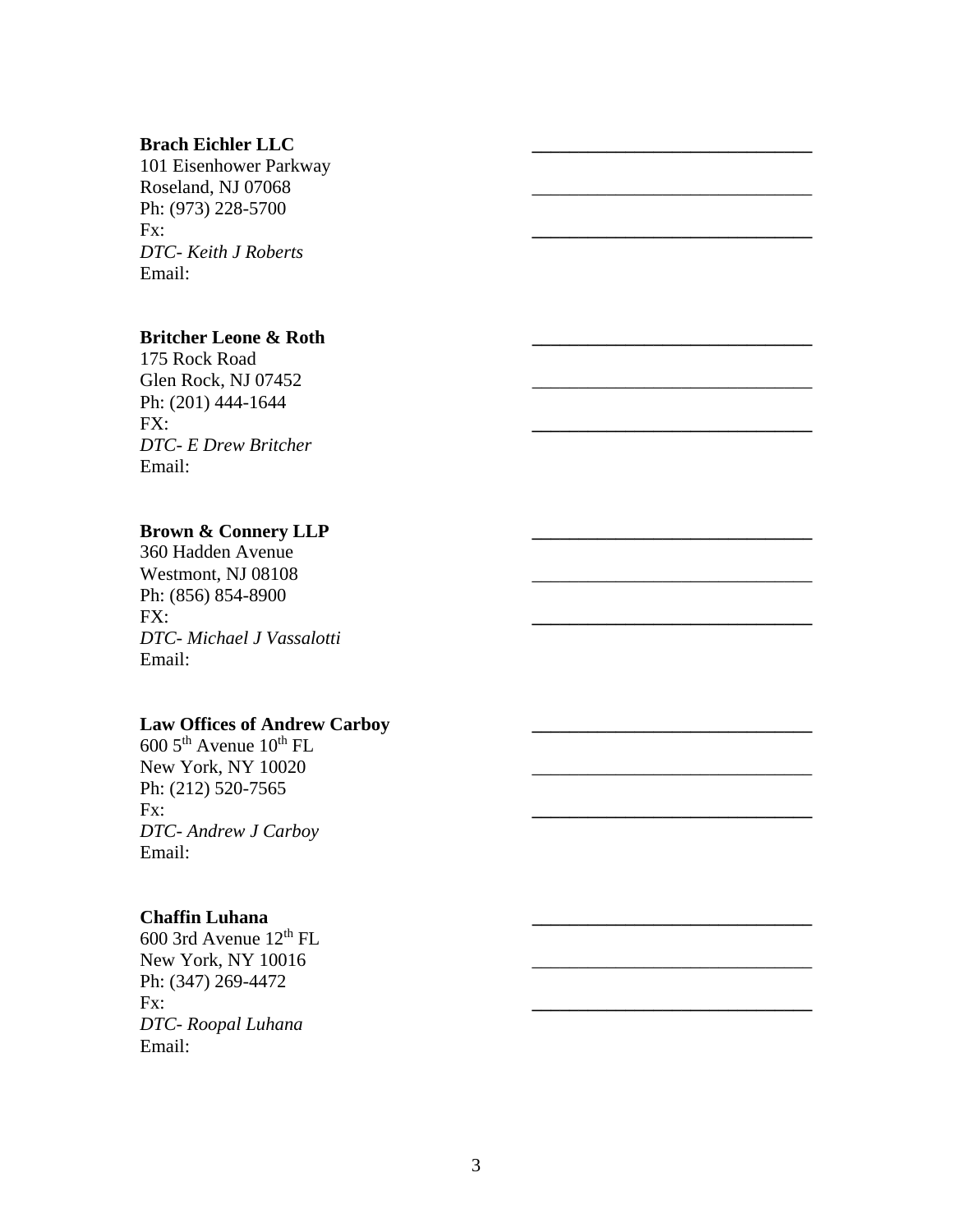#### Cohen Feely Altemos & Rambo

2851 Baglyos Circle Street Suite 200 Bethleham, PA 18020 Ph: (610) 625-2100 Fx: **\_\_\_\_\_\_\_\_\_\_\_\_\_\_\_\_\_\_\_\_\_\_\_\_\_\_\_\_\_\_** *DTC- Mark Altemose*  Email:

## **Cohen Placitella & Roth \_\_\_\_\_\_\_\_\_\_\_\_\_\_\_\_\_\_\_\_\_\_\_\_\_\_\_\_\_\_**

Two Commerce Square 2001 Market Street Suite 2900 Philadelphia, PA 19103 Ph: (215) 567-3500 Fx: **\_\_\_\_\_\_\_\_\_\_\_\_\_\_\_\_\_\_\_\_\_\_\_\_\_\_\_\_\_\_** *DTC- Christopher Placitella*  Email:

## Cozen O'Connor

457 Haddonfield Road Suite 300 Cherry Hill, NJ 08002 Ph: (856) 910-5000 Fx: (856) 910-5075 **\_\_\_\_\_\_\_\_\_\_\_\_\_\_\_\_\_\_\_\_\_\_\_\_\_\_\_\_\_\_** *DTC- Martin Duffey*  Email: mduffey@cozen.com

## **Davis Saperstein & Salomon \_\_\_\_\_\_\_\_\_\_\_\_\_\_\_\_\_\_\_\_\_\_\_\_\_\_\_\_\_\_**

375 Cedar Lane Teaneck, NJ 07666 Ph: (201) 907-5000 Fx: **\_\_\_\_\_\_\_\_\_\_\_\_\_\_\_\_\_\_\_\_\_\_\_\_\_\_\_\_\_\_** *DTC- Samuel L Davis*  Email:

## **DiCello Law Firm \_\_\_\_\_\_\_\_\_\_\_\_\_\_\_\_\_\_\_\_\_\_\_\_\_\_\_\_\_\_**

2556 Mentor Avenue Mentor, OH 44060 Ph: (440) 953-8888 Fx: (440) 953-9138 **\_\_\_\_\_\_\_\_\_\_\_\_\_\_\_\_\_\_\_\_\_\_\_\_\_\_\_\_\_\_** *DTC- Mark A DiCello*  Email: madicello@dicellolaw.com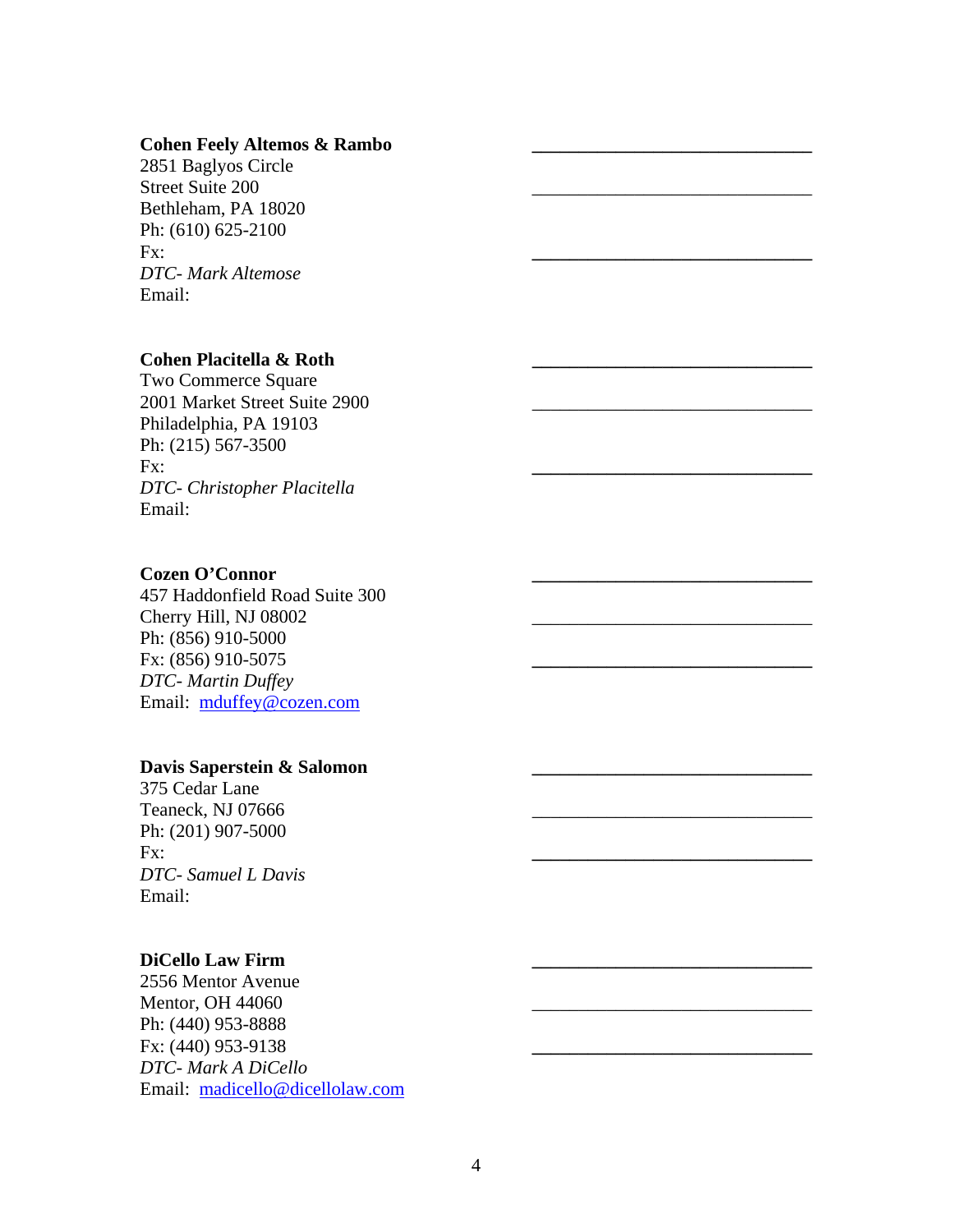### **D'Onofrio Firm LLC \_\_\_\_\_\_\_\_\_\_\_\_\_\_\_\_\_\_\_\_\_\_\_\_\_\_\_\_\_\_**

303 Chestnut Street 2nd Floor Philadelphia, PA 19106 Ph: (215) 923-1056 Fx: (215) 923-1057 **\_\_\_\_\_\_\_\_\_\_\_\_\_\_\_\_\_\_\_\_\_\_\_\_\_\_\_\_\_\_** *DTC- Heather K D'Onofrio*  Email: hdonofrio@donofriofirm.com ldonofrio@donofriofirm.com

### Douglas & London

59 Maiden Lane 6<sup>th</sup> Ave New York, NY 10038 Ph: (212) 566-7500 Fx: **\_\_\_\_\_\_\_\_\_\_\_\_\_\_\_\_\_\_\_\_\_\_\_\_\_\_\_\_\_\_** *DTC- Michael A London*  Email:

### Faraci Lange LLP

28 East Main Street Suite 1100 Rochester, NY 14614 Ph: (585) 399-6046 Fx: **\_\_\_\_\_\_\_\_\_\_\_\_\_\_\_\_\_\_\_\_\_\_\_\_\_\_\_\_\_\_** *DTC- Hadley L Mattarazo*  Email:

### Fellows Hymowitz

254 South Main Street Suite 500 New City, NY 10956 Ph: (845) 634-3775 Fx: **\_\_\_\_\_\_\_\_\_\_\_\_\_\_\_\_\_\_\_\_\_\_\_\_\_\_\_\_\_\_** *DTC- Steven Hymowitz*  Email:

#### **Finkelstein & Partners**

50 Park Place, Suite 1101 Newark, NJ 07102 Ph: (800) 634-1212 Fx: (212) 406-4779 **\_\_\_\_\_\_\_\_\_\_\_\_\_\_\_\_\_\_\_\_\_\_\_\_\_\_\_\_\_\_** *DTC- Kenneth B Fromson*  Email: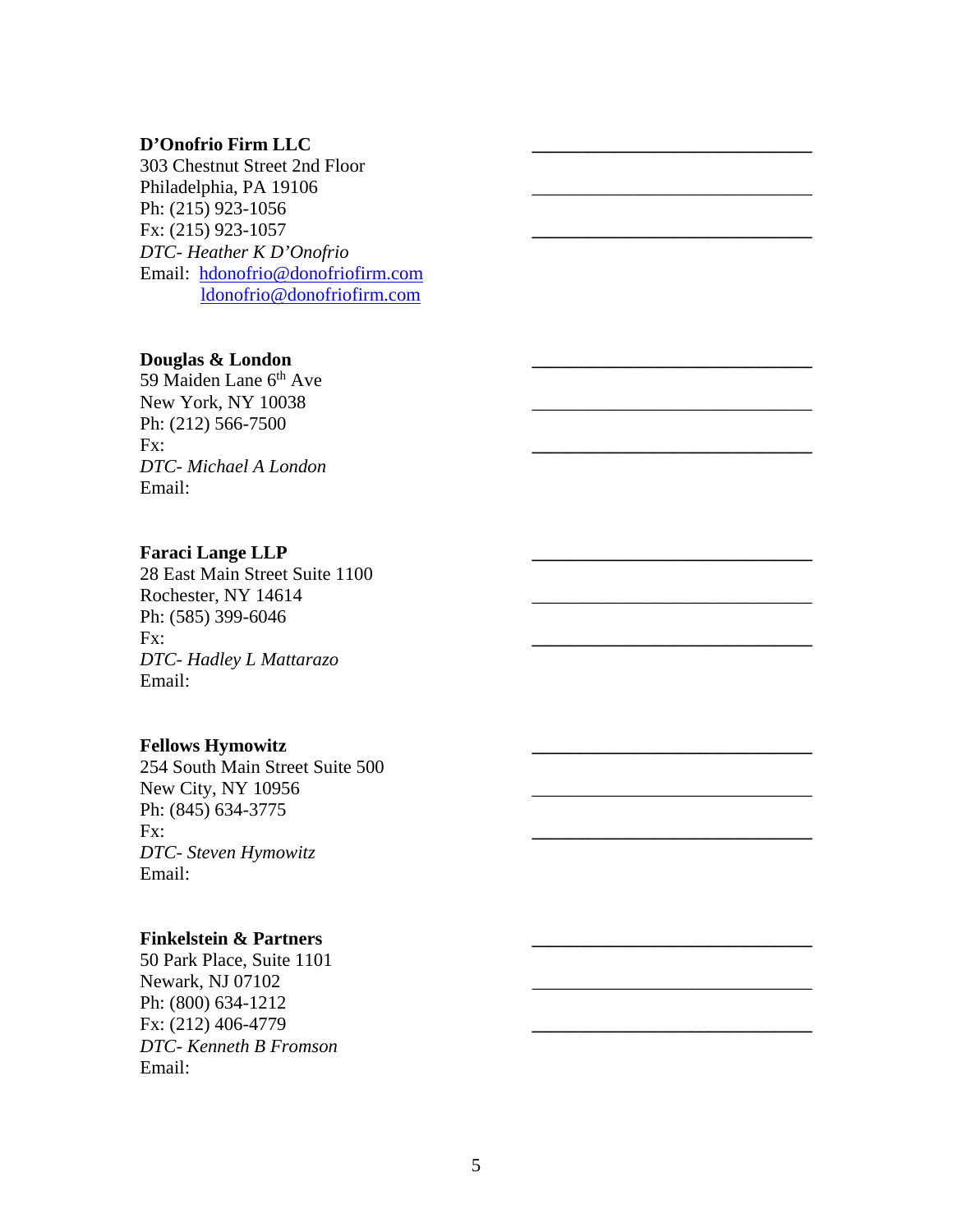### Gacovino Lake & Associates

270 West Main Street Sayville, NY 11782 Ph: (631) 543-5400 Fx: **\_\_\_\_\_\_\_\_\_\_\_\_\_\_\_\_\_\_\_\_\_\_\_\_\_\_\_\_\_\_** *DTC- Richard Zgoda*  Email:

#### **Grieco & DeFilippo \_\_\_\_\_\_\_\_\_\_\_\_\_\_\_\_\_\_\_\_\_\_\_\_\_\_\_\_\_\_**

414 Eagle Rock Ave Suite 200 West Orange, NJ 07052 Ph: (973) 243-2099 **Fx:** <u>\_\_\_\_\_\_\_\_\_\_\_\_\_\_\_\_\_\_\_\_\_\_\_\_\_\_\_\_\_\_\_\_\_\_\_</u> *DTC- Angel DeFilippo*  Email:

#### **Guerfein Douglas LLP \_\_\_\_\_\_\_\_\_\_\_\_\_\_\_\_\_\_\_\_\_\_\_\_\_\_\_\_\_\_**

11 Park Place, Suite 1100 New York, NY 10007 Ph: (212) 406-1600 Fx: (212) 406-4779 **\_\_\_\_\_\_\_\_\_\_\_\_\_\_\_\_\_\_\_\_\_\_\_\_\_\_\_\_\_\_** *DTC- Elise Alpert*  Email: ealpert@gurfeindouglas.com

#### **Hook Smith & Meyer \_\_\_\_\_\_\_\_\_\_\_\_\_\_\_\_\_\_\_\_\_\_\_\_\_\_\_\_\_\_**

851 Franklin Lake Road Franklin Lakes, NJ 07417 Ph: (201) 891-1900 Fx: (201) 891-8817 **\_\_\_\_\_\_\_\_\_\_\_\_\_\_\_\_\_\_\_\_\_\_\_\_\_\_\_\_\_\_** *DTC- William Smith*  Email: wsmith@lawflnj.com

### Jan Meyer & Associates

1029 Teaneck Road 2nd FL Teaneck, NJ 07666 Ph: (201) 862-9500 Fx: (201) 862-9400 **\_\_\_\_\_\_\_\_\_\_\_\_\_\_\_\_\_\_\_\_\_\_\_\_\_\_\_\_\_\_** *DTC- Solomon Rubin*  Email: office@janmeyerlaw.com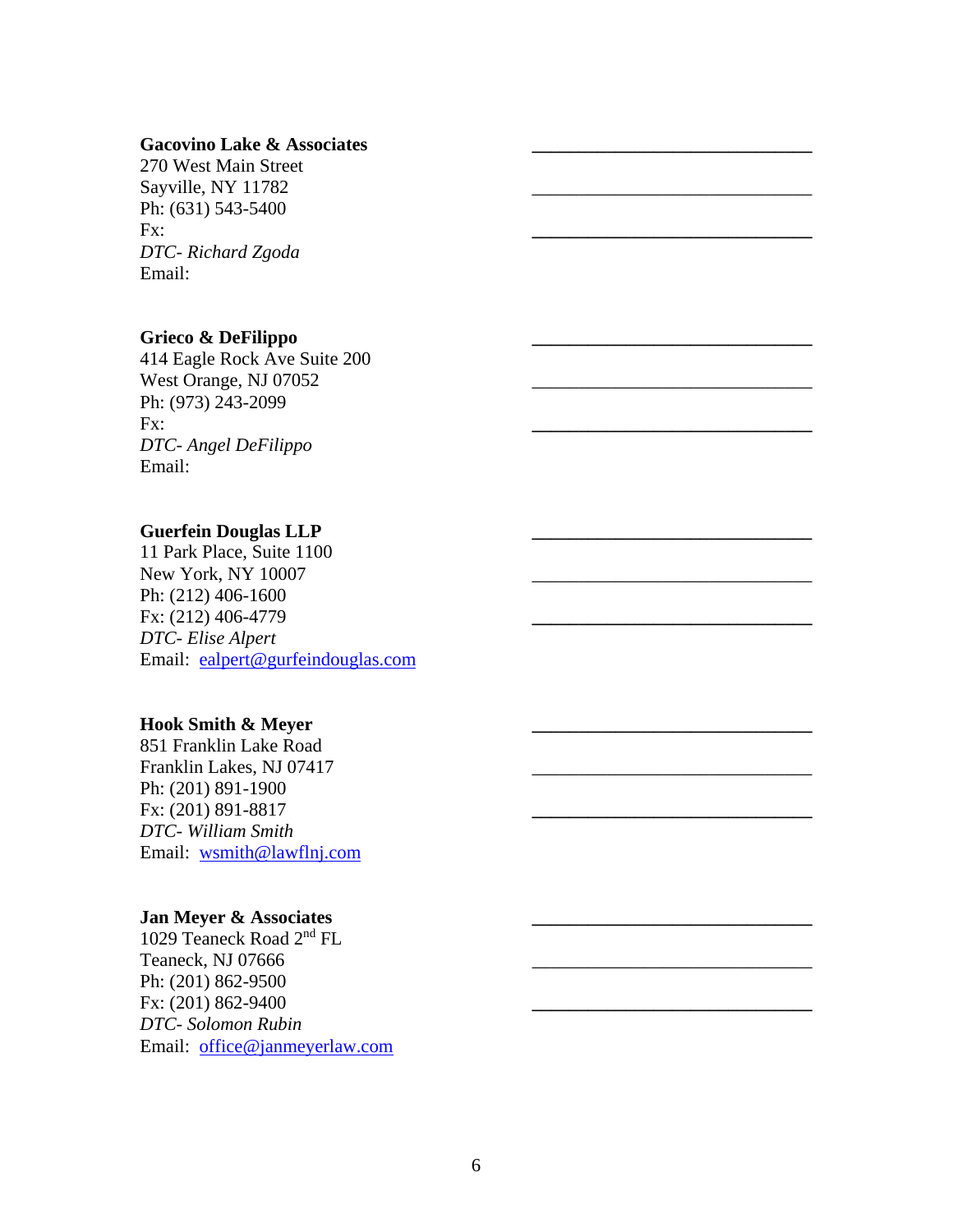#### **Javerbaum Wurgaft Hicks Kahn Wikstrom & Sinins**

505 Morris Avenue 2nd Floor Springfield, NJ 07081 Ph: (973) 379-4200 Fx: (973) 379-7872 **\_\_\_\_\_\_\_\_\_\_\_\_\_\_\_\_\_\_\_\_\_\_\_\_\_\_\_\_\_\_** *DTC- Jack Wurgaft*  Email: jwurgaft@lawjw.com pleo@lawjw.com

## **Keefe Bartels LLC \_\_\_\_\_\_\_\_\_\_\_\_\_\_\_\_\_\_\_\_\_\_\_\_\_\_\_\_\_\_**

170 Monmouth Street Red Bank, NJ 07701 Ph: (732) 224-9400 Fx: (732) 224-9494 **\_\_\_\_\_\_\_\_\_\_\_\_\_\_\_\_\_\_\_\_\_\_\_\_\_\_\_\_\_\_** *DTC- Josh Kincannon*  Email: jkincannon@keefebartels.com

## Kelley Bernheim & Dolinsky LLC

125 Half Mile Road, Suite 200 Red Bank, NJ 07701 Ph: (732) 784-6422 Fx: (732) 383-6914 **\_\_\_\_\_\_\_\_\_\_\_\_\_\_\_\_\_\_\_\_\_\_\_\_\_\_\_\_\_\_** *DTC- Jesse N Bernheim & Walter Kelley*  Email: jbernheim@wherejusticeisserved.com walterkelley@duejustice.com

## **Andrew M Kusnirik III \_\_\_\_\_\_\_\_\_\_\_\_\_\_\_\_\_\_\_\_\_\_\_\_\_\_\_\_\_\_**

365 Whitehorse Avenue Hamilton, NJ 08610 Ph: (609) 581-1500 Fx: **\_\_\_\_\_\_\_\_\_\_\_\_\_\_\_\_\_\_\_\_\_\_\_\_\_\_\_\_\_\_** *DTC- Andrew M Kusnirik*  Email:

#### Lanier Law Firm

126 East  $56<sup>th</sup>$  Street  $6<sup>th</sup>$  Fl New York, NY 10022 Ph: (212) 421-2800 Fx: (212) 421-2878 **\_\_\_\_\_\_\_\_\_\_\_\_\_\_\_\_\_\_\_\_\_\_\_\_\_\_\_\_\_\_** *DTC- Richard D Meadow*  Email: rdm@lanierlawfirm.com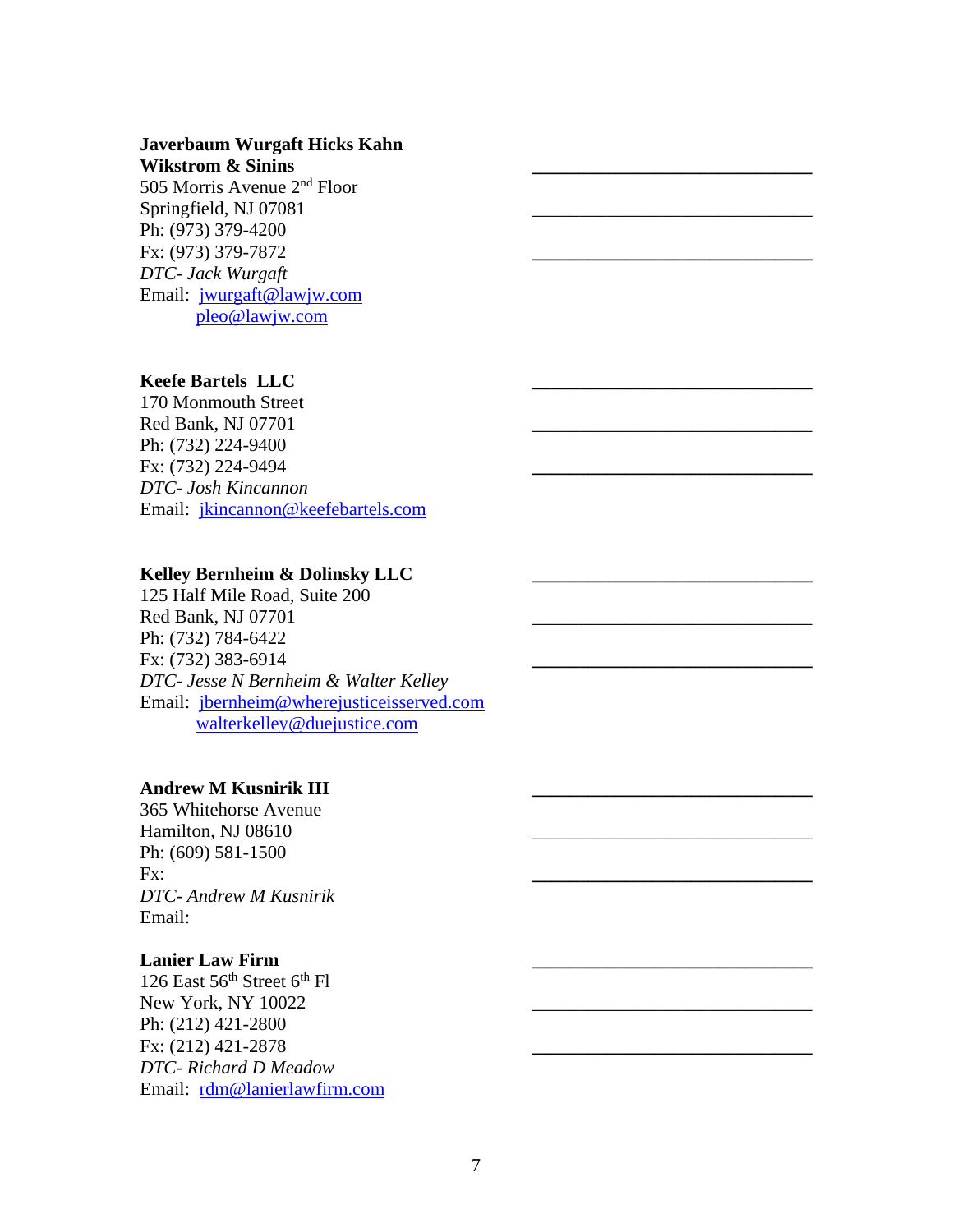#### **Levensten Law Firm \_\_\_\_\_\_\_\_\_\_\_\_\_\_\_\_\_\_\_\_\_\_\_\_\_\_\_\_\_**

1420 Walnut Street Suite 1500 Philadelphia, PA 19102 Ph: (215) 545-5600 Fx: **\_\_\_\_\_\_\_\_\_\_\_\_\_\_\_\_\_\_\_\_\_\_\_\_\_\_\_\_\_\_** *DTC- Scott D Levensten*  Email:

#### Levin Fishbein Sedran & Berman

510 Walnut Street Suite 500 Philadelphia, PA 19106 Ph: (215) 592-1500 Fx: (215) 592-4663 **\_\_\_\_\_\_\_\_\_\_\_\_\_\_\_\_\_\_\_\_\_\_\_\_\_\_\_\_\_\_** *DTC- Michael Weinkowitz*  Email: MWeinkowitz@lfsblaw.com

### Levy Baldante Finney Rubenstein

89 Haddon Avenue North Suite D Haddonfield, NJ 08033 Ph: (856) 424-8967 Fx: **\_\_\_\_\_\_\_\_\_\_\_\_\_\_\_\_\_\_\_\_\_\_\_\_\_\_\_\_\_\_** *DTC- Kyle Keller*  Email:

#### Lewis Saul & Associates PC

1540 Broadway 37th FL New York, NY 10036 Ph: (212) 376-8450 Fx: **\_\_\_\_\_\_\_\_\_\_\_\_\_\_\_\_\_\_\_\_\_\_\_\_\_\_\_\_\_\_** *DTC- Edward A Coleman*  Email:

#### Lieff Cabraser Heimann & Bernstein LLP

250 Hudson Street 8<sup>th</sup> Floor New York, NY 10013-1413 Ph: (212) 355-9500 Fx: (212) 355-9592 **\_\_\_\_\_\_\_\_\_\_\_\_\_\_\_\_\_\_\_\_\_\_\_\_\_\_\_\_\_\_** *DTC- Daniel R Leathers & Lexi Hazam*  Email: dleathers@lchb.com lhazam@lchb.com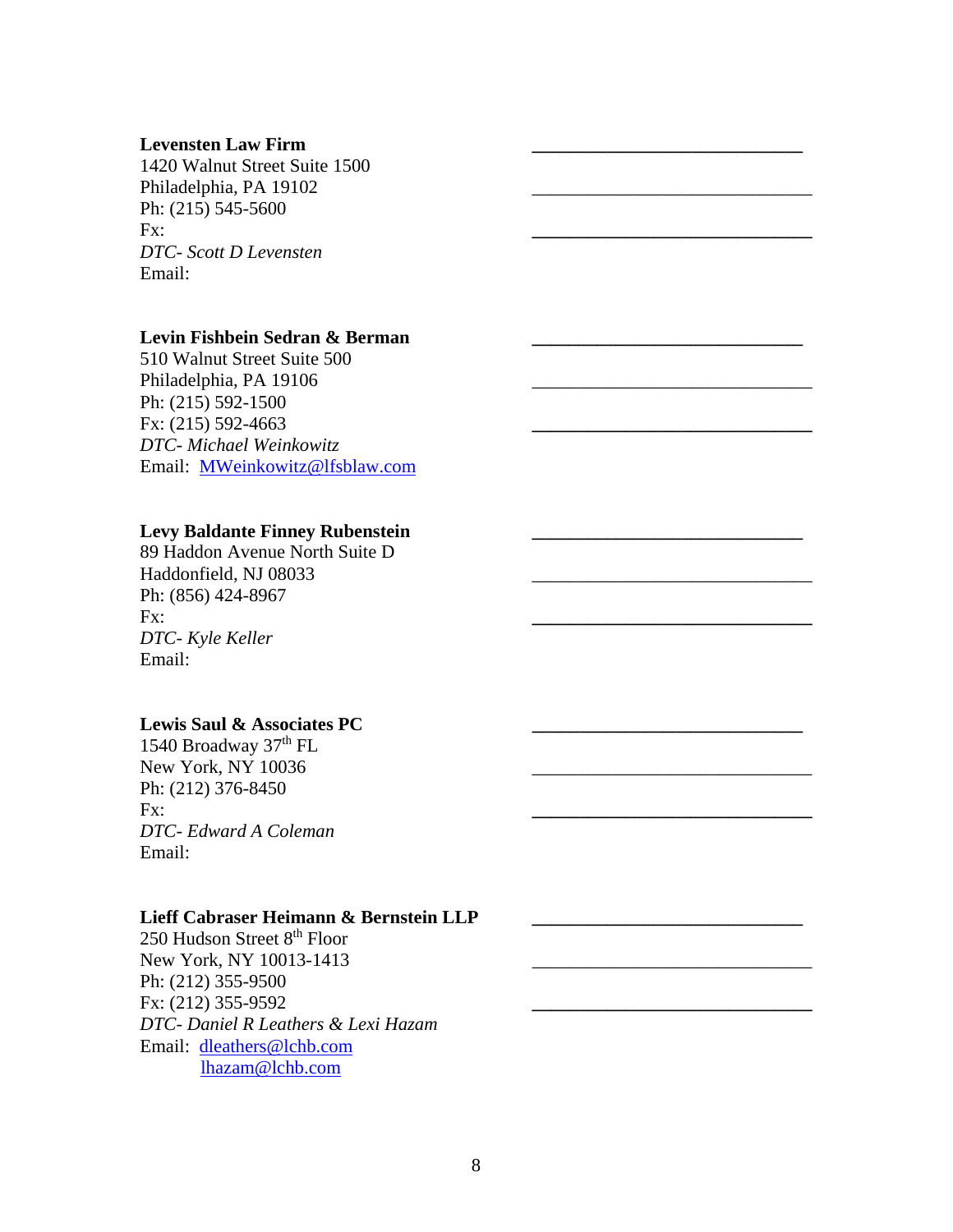#### **Lum Drasco & Positan \_\_\_\_\_\_\_\_\_\_\_\_\_\_\_\_\_\_\_\_\_\_\_\_\_\_\_\_\_**

103 Eisenhower Parkway Roseland, NJ 07068 Ph: (973) 403-9000 **Fx:** <u>\_\_\_\_\_\_\_\_\_\_\_\_\_\_\_\_\_\_\_\_\_\_\_\_\_\_\_\_\_\_\_\_\_\_\_</u> *DTC- Cynthia Matheke*  Email:

#### **Lynch Daskal Emery LLP \_\_\_\_\_\_\_\_\_\_\_\_\_\_\_\_\_\_\_\_\_\_\_\_\_\_\_\_\_\_**

264 West 40th Street New York, NY 10018 Ph: (212) 302-2400 Fx: (212) 302-2210 **\_\_\_\_\_\_\_\_\_\_\_\_\_\_\_\_\_\_\_\_\_\_\_\_\_\_\_\_\_\_** *DTC- Scott A Harford & Bernard Daskal*  Email: Harford@lawlynch.com kaku@lawlynch.com daskal@lawlynch.com

### **Maglio Christopher & Toale PC**

1605 Main Street Suite 710 Sarasota, FL 34236 Ph: (941) 952-5242 Fx: (941) 952-5042 **\_\_\_\_\_\_\_\_\_\_\_\_\_\_\_\_\_\_\_\_\_\_\_\_\_\_\_\_\_\_** *DTC- F. John Caldwell*  Email:

### McCarthy & Kelly LLP

52 Dwane Street  $7<sup>th</sup> FL$ New York, NY 10070 Ph: (212) 732-6000 **Fx:** <u>\_\_\_\_\_\_\_\_\_\_\_\_\_\_\_\_\_\_\_\_\_\_\_\_\_\_\_\_\_\_\_\_\_\_\_</u> *DTC- Gerald McCarthy*  Email:

#### Law Offices of Robert **J** McGuirl

295 Spring Valley Road Park Ridge, NJ 07656 Ph: (201) 391-8200 Fx: **\_\_\_\_\_\_\_\_\_\_\_\_\_\_\_\_\_\_\_\_\_\_\_\_\_\_\_\_\_\_** *DTC- Robert McGuirl*  Email: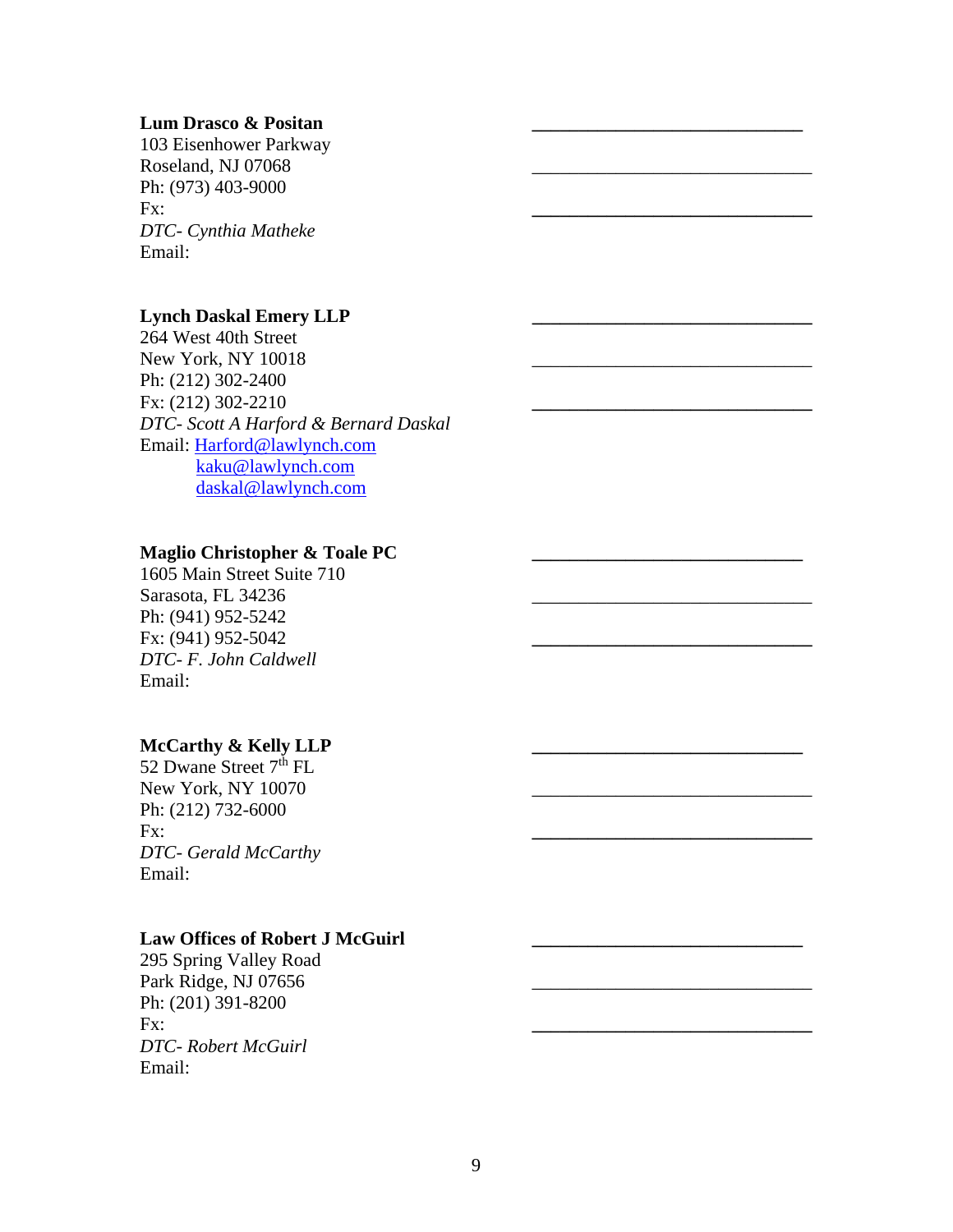### Law Offices of Kevin Meehan

5 Independence Way Suite 300 Princeton, NJ 08540 Ph: (609) 514-5148 Fx: **\_\_\_\_\_\_\_\_\_\_\_\_\_\_\_\_\_\_\_\_\_\_\_\_\_\_\_\_\_\_** *DTC- Kevin Meehan*  Email:

### **Miller Law Firm \_\_\_\_\_\_\_\_\_\_\_\_\_\_\_\_\_\_\_\_\_\_\_\_\_\_\_\_\_**

108 Railroad Ave Orange, VA 22960 Ph: (540) 672-4224 Fx: (540) 672-3055 **\_\_\_\_\_\_\_\_\_\_\_\_\_\_\_\_\_\_\_\_\_\_\_\_\_\_\_\_\_\_** *DTC- Tayjes M Shah*  Email:

## **Morelli Alters Ratner \_\_\_\_\_\_\_\_\_\_\_\_\_\_\_\_\_\_\_\_\_\_\_\_\_\_\_\_\_**

777 Third Avenue 31<sup>st</sup> FL New York, NY 10017 Ph: (212) 751-9800 Fx: **\_\_\_\_\_\_\_\_\_\_\_\_\_\_\_\_\_\_\_\_\_\_\_\_\_\_\_\_\_\_** *DTC- David S Ratner*  Email:

#### **O'Connor Parsons Lane & Noble \_\_\_\_\_\_\_\_\_\_\_\_\_\_\_\_\_\_\_\_\_\_\_\_\_\_\_\_\_**

435 East Broad Street Westfield, NJ 07090 Ph: (908) 928-9200 Fx: (908) 928-9232 **\_\_\_\_\_\_\_\_\_\_\_\_\_\_\_\_\_\_\_\_\_\_\_\_\_\_\_\_\_\_** *DTC- Gerald B O'Connor*  Email: kburns@lawnj.net

### **Orlando Firm \_\_\_\_\_\_\_\_\_\_\_\_\_\_\_\_\_\_\_\_\_\_\_\_\_\_\_\_\_**

13 Pine Street 3rd FL Morristown, NJ 07960 Ph: (973) 898-0404 Fx: **\_\_\_\_\_\_\_\_\_\_\_\_\_\_\_\_\_\_\_\_\_\_\_\_\_\_\_\_\_\_** *DTC- Roger Orlando*  Email: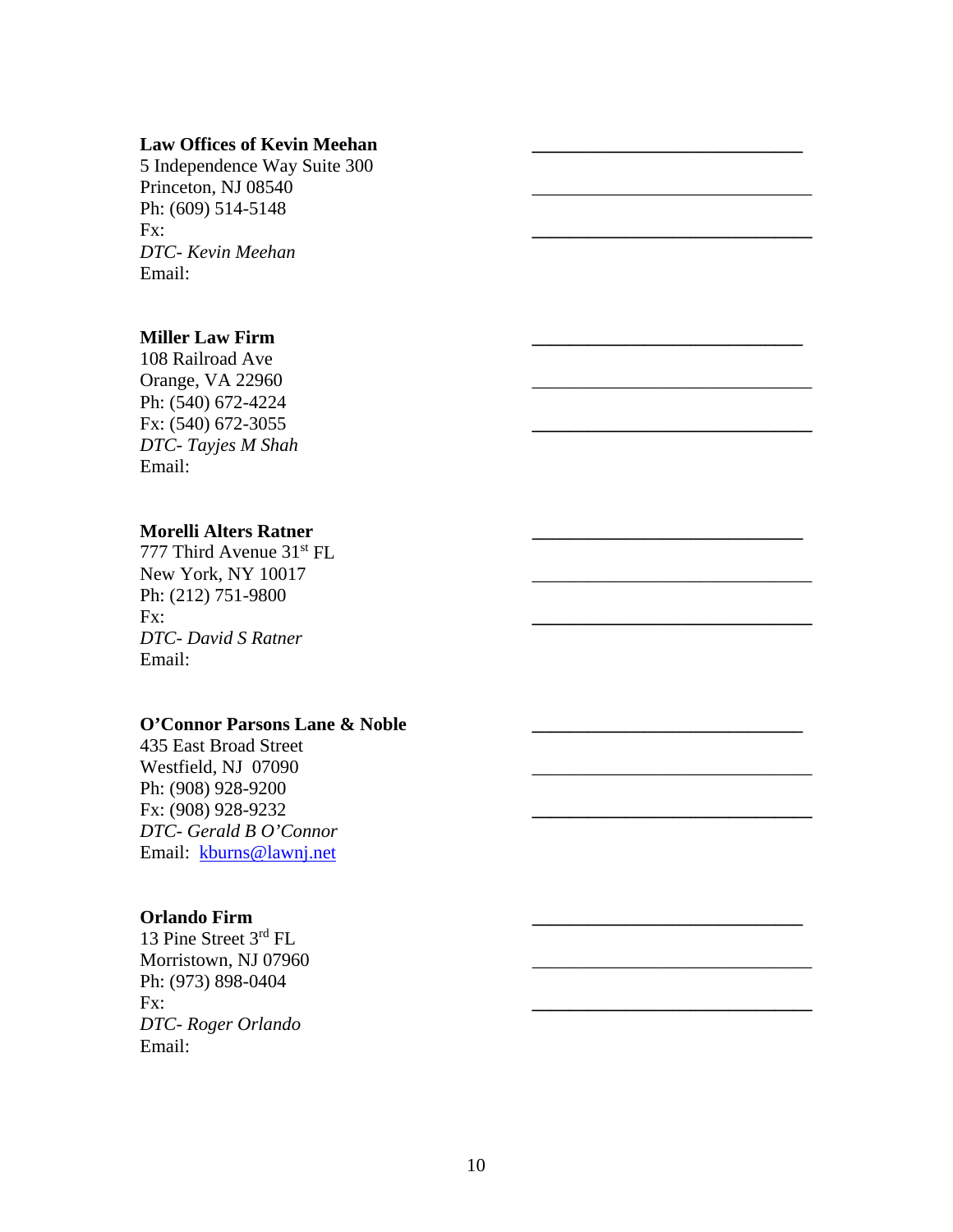### Parker Waichman LLP

6 Harbor Park Drive Port Washington, NY 11050 Ph: (516) 466-6500 Fx: (516) 466-6665 **\_\_\_\_\_\_\_\_\_\_\_\_\_\_\_\_\_\_\_\_\_\_\_\_\_\_\_\_\_\_** *DTC- Melanie H Muhlstock*  Email: mmuhlstock@yourlawyer.com

### **Parness Law Firm \_\_\_\_\_\_\_\_\_\_\_\_\_\_\_\_\_\_\_\_\_\_\_\_\_\_\_\_\_**

136 Madison Avenue 3rd FL New York, NY 10016 Ph: (646) 526-8261 Fx: (646) 722-3301 **\_\_\_\_\_\_\_\_\_\_\_\_\_\_\_\_\_\_\_\_\_\_\_\_\_\_\_\_\_\_** *DTC- Hillel I Parness*  Email: hip@hiplaw.com

## Pashman Stein

21 Main Street Hackensack, NJ 07601 Ph: (201) 488-8200 Fx: **\_\_\_\_\_\_\_\_\_\_\_\_\_\_\_\_\_\_\_\_\_\_\_\_\_\_\_\_\_\_** *DTC- Dennis Smith*  Email:

#### Pogust Braslow & Millrood

161 Washington Street Suite 1520 Conshohocken, PA 19428 Ph: (610) 941-4204 Fx: (610) 941-4245 **\_\_\_\_\_\_\_\_\_\_\_\_\_\_\_\_\_\_\_\_\_\_\_\_\_\_\_\_\_\_** *DTC- Tobias Millrood & Andrew Sciolla*  Email: tmillrood@pbmattorneys.com asciolla@pbmattorneys.com

### Pope McGlamry

3455 Peachtree Road Suite 925 Atlanta, GA 30326 \_\_\_\_\_\_\_\_\_\_\_\_\_\_\_\_\_\_\_\_\_\_\_\_\_\_\_\_\_\_ Ph: (404) 523-7706 Fx: (404) 524-1648 **\_\_\_\_\_\_\_\_\_\_\_\_\_\_\_\_\_\_\_\_\_\_\_\_\_\_\_\_\_\_** *DTC- Clark P Rosengarten*  Email: mmcglamry@pmkm.com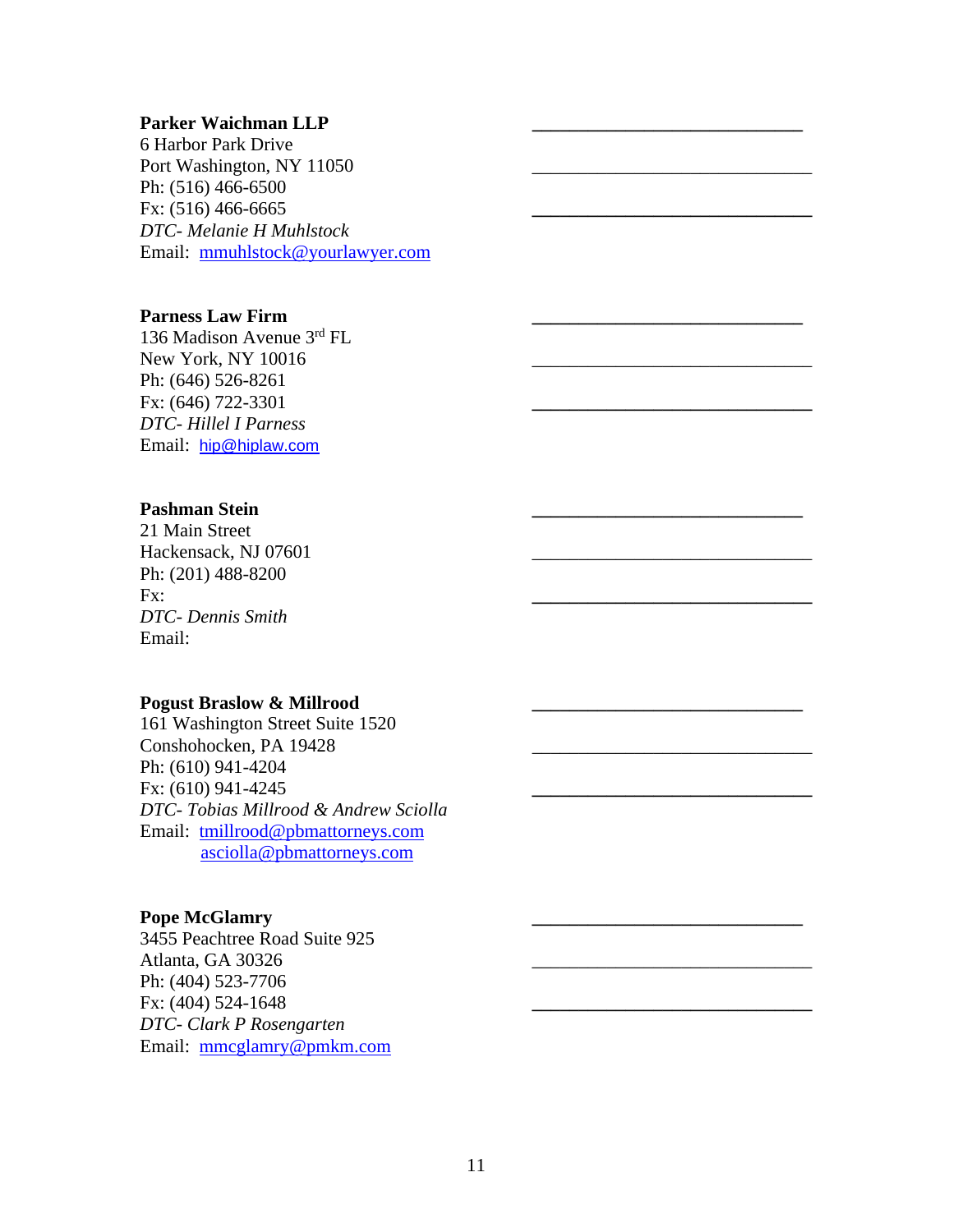### **Pritzker Olsen PA \_\_\_\_\_\_\_\_\_\_\_\_\_\_\_\_\_\_\_\_\_\_\_\_\_\_\_\_\_\_**

Plaza VII Suite 2950 45 South Seventh Street Minneapolis MN 55402 Ph: (612) 338-0202 Fx: (612) 338-0104 *Co-counsel with Lynch Daskal Emery LLP Counsel- David J Szerlag*  Email: dszerlag@gmail.com nanci@pritzkerlaw.com

#### **Rheingold Valet Rheingold \_\_\_\_\_\_\_\_\_\_\_\_\_\_\_\_\_\_\_\_\_\_\_\_\_\_\_\_\_**

113 East 37<sup>th</sup> Street New York, NY 10016 Ph: (212) 684-1880 Fx: (212) 689-8156 **\_\_\_\_\_\_\_\_\_\_\_\_\_\_\_\_\_\_\_\_\_\_\_\_\_\_\_\_\_\_** *DTC- David Rheingold*  Email: drheingold@rheingoldlaw.com

#### Robins Kaplan Miller & Cresi

601 Lexington Avenue 34th Floor New York, NY 10022-4611 Ph: (212) 980-7400 Fx: (212) 980-7499 **\_\_\_\_\_\_\_\_\_\_\_\_\_\_\_\_\_\_\_\_\_\_\_\_\_\_\_\_\_\_** *DTC- Hillel Parness*  Email: hiparness@rkmc.com

#### **Rubenstein Meyerson Fox \_\_\_\_\_\_\_\_\_\_\_\_\_\_\_\_\_\_\_\_\_\_\_\_\_\_\_\_\_**

1 Paragon Drive Suite 240 Montvale, NJ 07645 Ph: (201) 802-9202 Fx: **\_\_\_\_\_\_\_\_\_\_\_\_\_\_\_\_\_\_\_\_\_\_\_\_\_\_\_\_\_\_** *DTC- John A Conte Jr*  Email

#### Sanders Viener Grossman LLP

100 Herricks Road Mineola, NY 11501 Ph: (516) 741-5252 Fx: (516) 741-1243 **\_\_\_\_\_\_\_\_\_\_\_\_\_\_\_\_\_\_\_\_\_\_\_\_\_\_\_\_\_\_** *DTC- Marc Grossman & Victoria Maniatis*  Email: mgrossman@thesandersfirm.com vmaniatis@thesandersfirm.com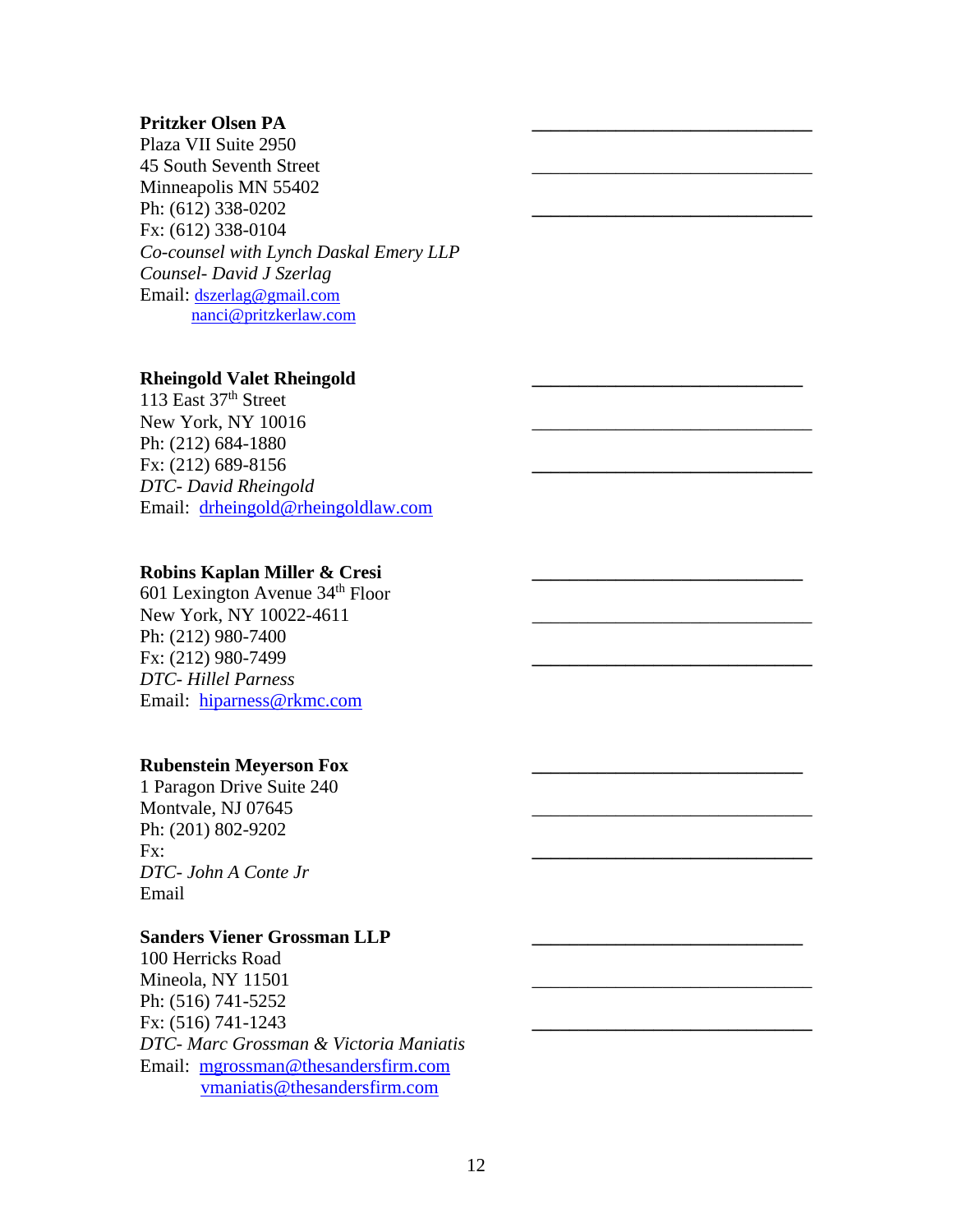#### Schenck Price Smith & King LLP

220 Park Avenue PO Box 991 Florham Park, NJ 07932 Ph: (973) 539-1000 Fx: (973) 540-7300 **\_\_\_\_\_\_\_\_\_\_\_\_\_\_\_\_\_\_\_\_\_\_\_\_\_\_\_\_\_\_** *DTC- Stephen A Geffner & Anthony Tamburello*  Email: sag@spsk.com amt@spsk.com

#### **Schiffman Abraham Kaufman & Ritter \_\_\_\_\_\_\_\_\_\_\_\_\_\_\_\_\_\_\_\_\_\_\_\_\_\_\_\_\_**

Three University Plaza PO Box 568 **\_\_\_\_\_\_\_\_\_\_\_\_\_\_\_\_\_\_\_\_\_\_\_\_\_\_\_\_\_** Hackensack, NJ 07602 Ph: (201) 488-2600 Fx: (201) 488-5059 **\_\_\_\_\_\_\_\_\_\_\_\_\_\_\_\_\_\_\_\_\_\_\_\_\_\_\_\_\_** *DTC- Evan L Goldman*  Email: egoldman@sakr-law.com arguello@fenstersheib.com

## **Schlesinger Law Offices \_\_\_\_\_\_\_\_\_\_\_\_\_\_\_\_\_\_\_\_\_\_\_\_\_\_\_\_\_**

1212 SE Third Avenue Ft. Lauderdale, FL 333160 Ph: (954) 320-9507 Fx: **\_\_\_\_\_\_\_\_\_\_\_\_\_\_\_\_\_\_\_\_\_\_\_\_\_\_\_\_\_\_** *DTC- Jeffrey L Haberman*  Email:

#### Searcy Denney Scarola Law

2139 Palm Beach Lakes Blvd West Palm Beach, FL 33409 Ph: (800) 388-3905 Fx: (561) 383-9442 **\_\_\_\_\_\_\_\_\_\_\_\_\_\_\_\_\_\_\_\_\_\_\_\_\_\_\_\_\_** *DTC- Cal Warriner (pro hac)*  Email: ccw@searcylaw.com

#### **Seeger Weiss LLP \_\_\_\_\_\_\_\_\_\_\_\_\_\_\_\_\_\_\_\_\_\_\_\_\_\_\_\_\_**

550 Broad Street Suite 920 Newark, NJ 07102 Ph: (973) 639-9100 Fx: (973) 639-9393 **\_\_\_\_\_\_\_\_\_\_\_\_\_\_\_\_\_\_\_\_\_\_\_\_\_\_\_\_\_** *DTC- David R Buchanan & Rick Barreca*  Email: dbuchanan@seegerweiss.com rbarreca@seegerweiss.com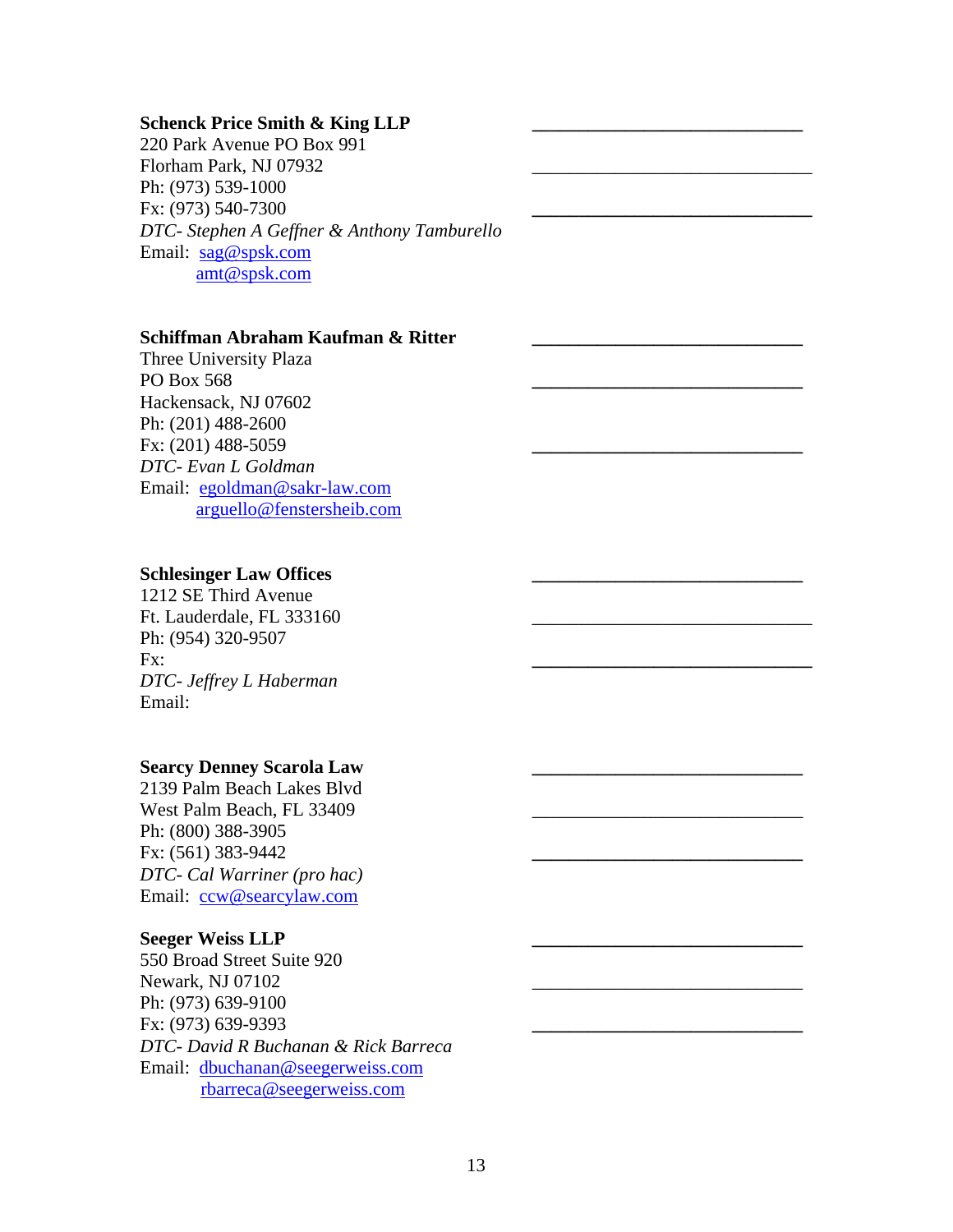#### Shrager Spivey & Sachs

2500 Market Street Suite 2300 Philadelphia PA 19103 Ph: (215) 568-7771 Fx: **\_\_\_\_\_\_\_\_\_\_\_\_\_\_\_\_\_\_\_\_\_\_\_\_\_\_\_\_\_** *DTC- Robert L Sachs Jr*  Email:

#### **Stark & Stark \_\_\_\_\_\_\_\_\_\_\_\_\_\_\_\_\_\_\_\_\_\_\_\_\_\_\_\_\_**

777 Township Line Road Suite 120 Yardley, PA 19067 Ph: (267) 907-9600 **Fx:** <u>\_\_\_\_\_\_\_\_\_\_\_\_\_\_\_\_\_\_\_\_\_\_\_\_\_\_\_\_\_\_\_\_\_\_\_</u> *DTC- John A Cor*  Email:

## Sullivan Papain Block McGrath & Cannavo

126 State Street Hackensack, NJ 07601 Ph: (201) 342-0037 Fx: (201) 342-6461 **\_\_\_\_\_\_\_\_\_\_\_\_\_\_\_\_\_\_\_\_\_\_\_\_\_\_\_\_\_\_** *DTC- Andrew J Carboy*  Email: acarboy@triallaw1.com

#### **Teschon Riccobene & Siss \_\_\_\_\_\_\_\_\_\_\_\_\_\_\_\_\_\_\_\_\_\_\_\_\_\_\_\_\_**

327 Godwin Avenue Midland Park, NJ 07432 Ph: (201) 670-4400 Fx: (201) 670-6023 **\_\_\_\_\_\_\_\_\_\_\_\_\_\_\_\_\_\_\_\_\_\_\_\_\_\_\_\_\_\_** *DTC- Russell B Teschon*  Email: rteschon@trslawfirm.com

### **Trief & Olk \_\_\_\_\_\_\_\_\_\_\_\_\_\_\_\_\_\_\_\_\_\_\_\_\_\_\_\_\_**

9 Kansas Street Hackensack, NJ 07601 Ph: (201) 343-5770 Fx: **\_\_\_\_\_\_\_\_\_\_\_\_\_\_\_\_\_\_\_\_\_\_\_\_\_\_\_\_\_\_** *DTC- Ted Trief*  Email: